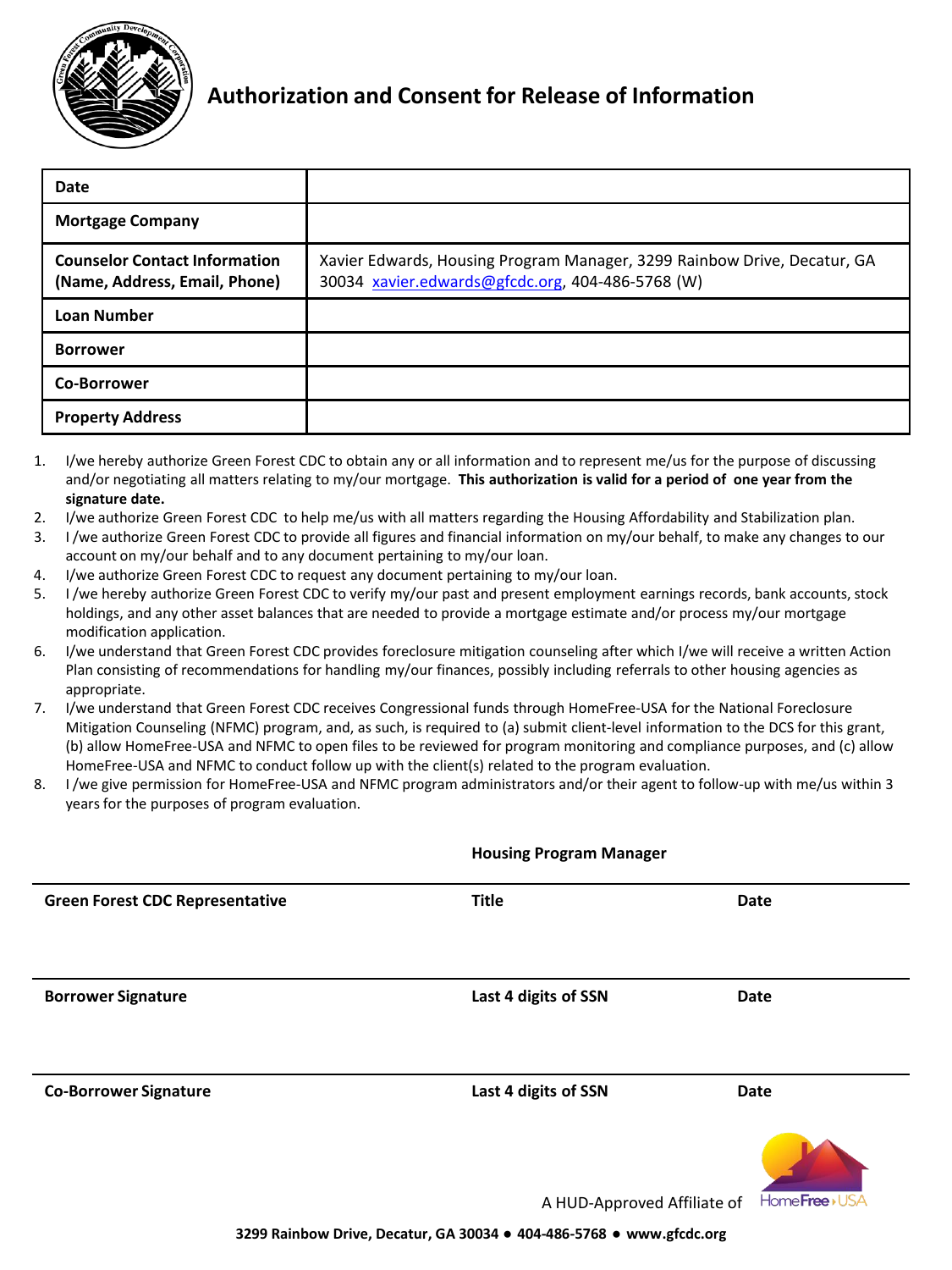

## **Privacy Statement**

Green Forest CDC is committed to assuring the privacy of individuals and/or families who have contacted us for assistance. We realize that the concerns you bring to us are highly personal in nature. We assure you that all information shared both orally and in writing will be managed within legal and ethical considerations. Your "nonpublic personal information", such as your total debt information, income, living expenses and personal information concerning your financial circumstances will be provided to creditors, program monitors and others only with your authorization and signature on the Counseling Agreement. We may also use anonymous aggregated case file information for the purpose of evaluating our services, gathering valuable research information and designing future programs.

### **Types of information that we gather about you:**

• Information we receive from you orally, on application or other forms, such as your name, address, social security number, assets and income.

• Information about your transactions with us, your creditors, or others such as your account balance, payment history, parties to transactions and credit card usage.

• Information we receive from a credit reporting agency, such as your credit history.

#### **You may opt-out of certain disclosures:**

• You have the opportunity to "opt-out" of disclosures of your nonpublic personal information to third parties (such as your creditors), that is, direct us not to make those disclosures.

• If you choose to opt-out, we will not be able to answer questions from your creditors. If at any time you wish to change your decision with regard to your opt-out status, you may contact us to do so.

### **Release of your information to third parties:**

• So long as you have no opted-out, we may disclose some or all of the information that we collect, as described above, to your creditors or third parties where we have determined that it would be helpful to you, would aid us in counseling you, or is a requirement of grant awards which make our services possible.

• We may also disclose any nonpublic personal information about you or former customers to anyone as permitted by law (e.g. If we are compelled by legal process).

• Within the organization, we restrict access to nonpublic personal information about you to those employees who need to know that information to provide services to you: We maintain physical, electronic and procedural safeguards that comply with federal regulations to guard your nonpublic personal information.

**Borrower Signature Date** 

**Co-Borrower Signature Date**



A HUD-Approved Affiliate of HomeFree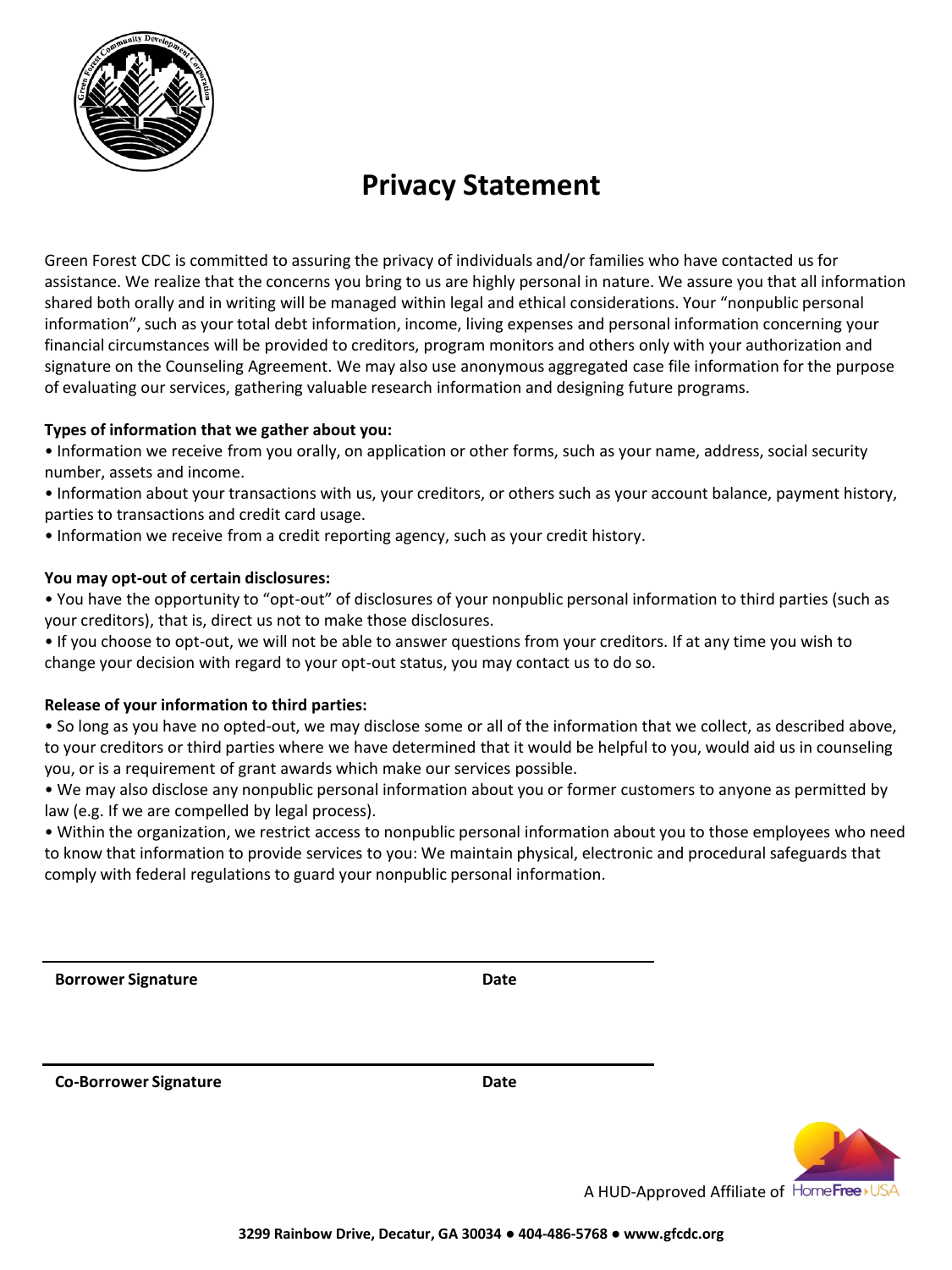

# **Legal Disclosure Notice**

Date:

Dear Borrower,

Please accept this as formal notice that **Green Forest CDC does not provide any legal services.** Our HUD approved Foreclosure Counseling Program is designed to assist you in communicating with your Lender or Servicer.

If your loan is under the threat of Foreclosure, Green Forest CDC is unable to assist you in responding to any Legal Notices posted or received from the court system or your Lender. Green Forest CDC does not have the adequate resources to respond to legal matters; furthermore, responding to legal issues is out of the scope of services our office can provide.

Our office recommends that you work with a Licensed Attorney experienced in foreclosure defense to protect your rights and assist you in responding to any legal notices that you may receive. While many Lenders will abate the foreclosure process when the Borrower is receiving foreclosure counseling from a HUD approved counseling agency and or preparing an application for modification, this is done as a courtesy and not a matter of law. Entering into Foreclosure Counseling or submitting a request to your lender for a **loan modification will NOT prevent your Lender from advancing foreclosure proceedings.** 

### **You are at risk of losing your home if you do not take appropriate action.**

If your Lender has given you notice that they intend to commence or proceed with the foreclosure process we will work in collaboration with your attorney to submit a comprehensive loan modification request to your Lender. Please have your attorney of choice contact our office as soon as possible.

\_\_\_\_\_\_\_\_(Please Initial) **I have chosen not to consult with or retain the services of an attorney** at this time and understand that Green Forest CDC will not be providing me with any legal services or protections. I understand that their efforts to negotiate with my Lender and or submit a loan modification may not stop or prevent my Lender from moving forward with the process

**Borrower Signature Date**

**Co-Borrower Signature Date** 



A HUD-Approved Affiliate of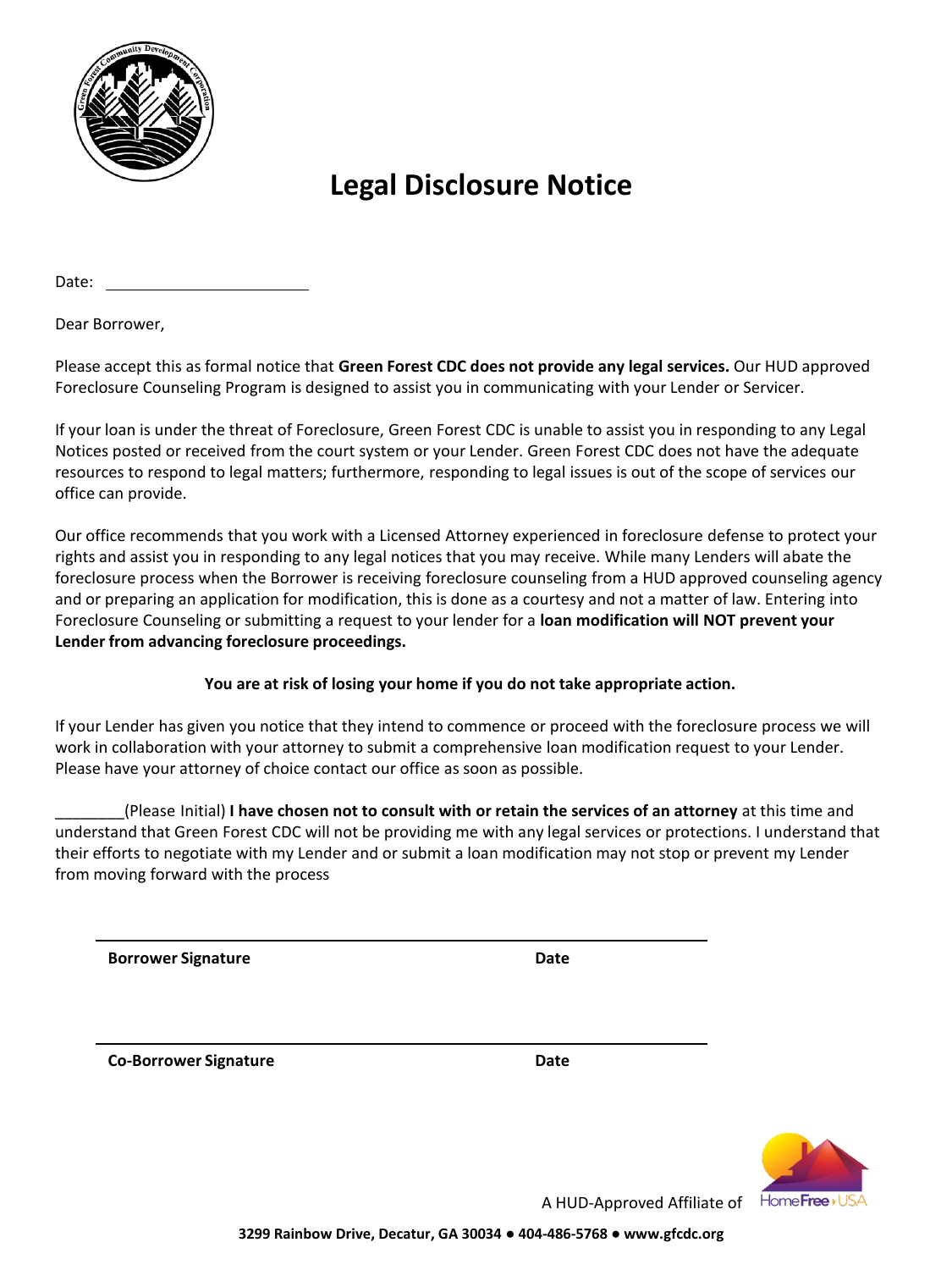

## **Counseling Agreement**

I/we, the contract of the contract of the contract of the contract of the contract of the contract of the contract CDC (GFCDC) provides confidential Foreclosure Prevention Homeownership Counseling after which I /we will receive a written action plan consisting of recommendations for handling my/our finances, possibly including referrals to other Housing Agencies as deemed appropriate.

I/we understand that GFCDC is a HUD Approved, non-profit counseling agency that is in partnership with my/our lender, servicer or insurer and may require GFCDC share my/our information with my/our servicer to better assist me/us. I/we authorize my/our lender, servicer, or insurer to share my/our information with GFCDC. Funding comes from HUD, NFMC through HomeFree-USA, lender partners, and county municipalities.

I/we may be referred to other housing services of the organization or another agency or agencies as appropriate that may be able to assist with particular concerns that have been identified. I/we understand that I/we am/are not obligated to use any of these services offered to me/us.

I/we give permission for HomeFree-USA and NFMC program administrators and/or their agent to follow-up with me/us for the purposes of program evaluation.

A Housing Counselor may answer questions and provide information about bankruptcy, but not give legal advice. If I/we want legal advice, I/we will be referred for appropriate assistance. While an attorney can make a recommendation to file bankruptcy, it is a personal choice based upon individual circumstances.

| <b>Borrower Signature</b>    | Date |
|------------------------------|------|
|                              |      |
|                              |      |
|                              |      |
|                              |      |
| <b>Printed Name</b>          |      |
|                              |      |
|                              |      |
|                              |      |
| <b>Co-Borrower Signature</b> | Date |
|                              |      |
|                              |      |
|                              |      |
| <b>Printed Name</b>          |      |
|                              |      |
|                              |      |

A HUD-Approved Affiliate of HomeFree